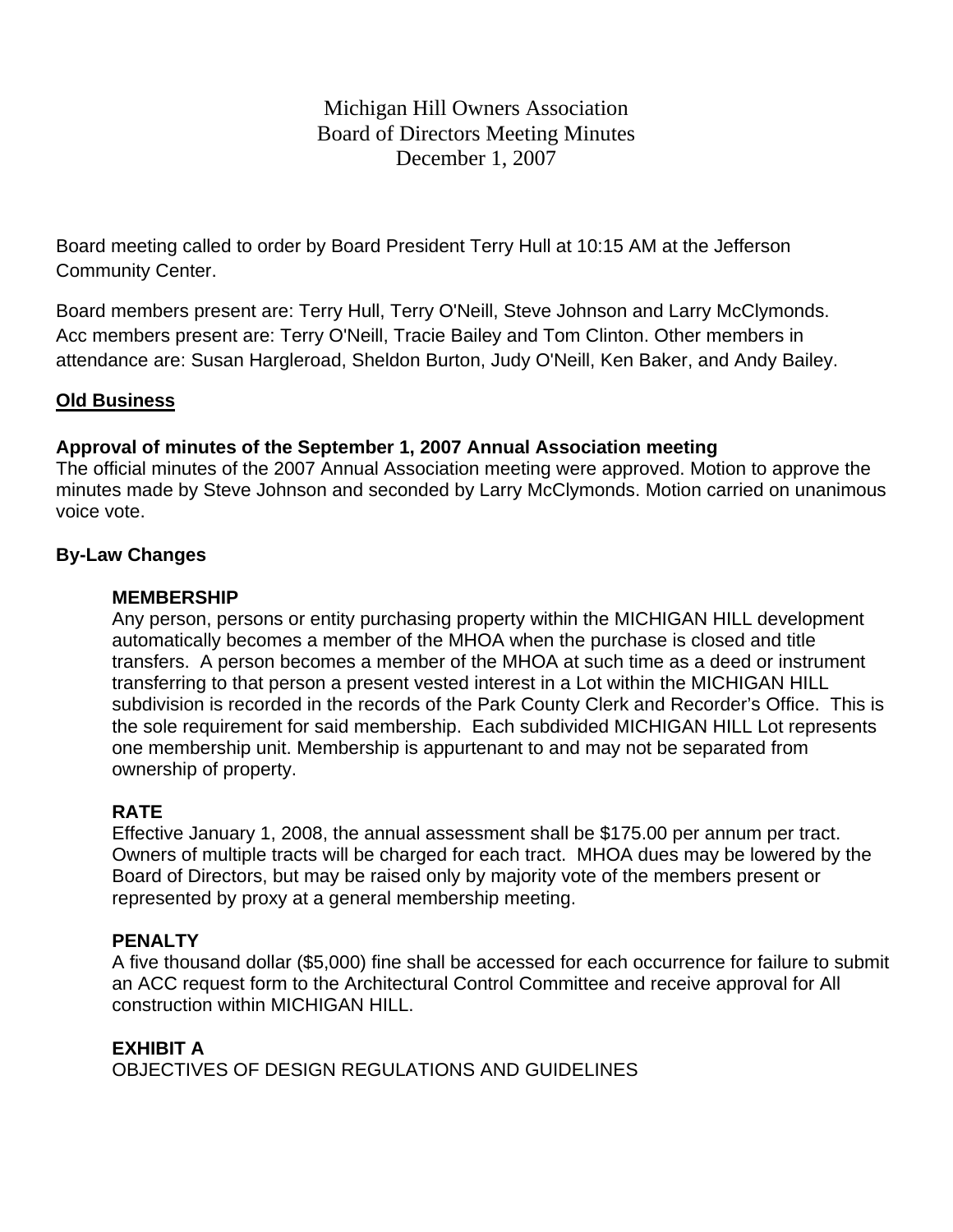These design regulations are intended to create guidelines to preserve the natural beauty of Michigan Hill and its setting, to maintain Michigan Hill as a pleasant and desirable environment, to establish and to promote a conscious quality of design for the community and to protect and to promote property values and encourage good fire mitigation practices. These regulations are not intended to make the construction of structures difficult, complicated or expensive, but to require owners and builders to draw upon their common sense to design a structure which is consistent with the Covenants and best meets their particular requirements. All construction within Michigan Hill shall be reviewed by the Architectural Control Committee ("ACC"), which shall use these regulations and guidelines to assure that the appearance of all construction conforms to the standards required by the Covenants. **The ACC Request Form (see Exhibit B) shall be submitted to the ACC for review and approval of ALL construction, prior to commencement of any construction.** The ACC will use these regulations and guidelines to implement the requirements of the Covenants in a manner which pro-vides direction while allowing for individual creativity and variety consistent with the natural environment, with the goal of assuring an interesting and pleasing residential mountain community.

# **Add EXHIBIT B - ACC Request Form**

Motion to approve the By-Law changes made by Steve Johnson and seconded by Terry Hull. A brief discussion by members of the board occurred. Motion carried on unanimous voice vote.

# **Treasurers Report**

Report submitted by Loretta Hubert via email. There is \$32,036.90 on hand. Will pay Sheldon \$2,857.14 for November snow plowing. Terry Hull submitted expenses of \$85.98 for diesel fuel consumed while maintaining Michigan Hill culverts. Tracie Bailey submitted newsletter printing and mailing costs of \$268.98. The new winter road closure signs were installed at no cost to the association.

Outstanding Dues: Lot 116 - Tannenhil for 2007 Lots 269-270 - Anderson 2006-2007, a foreclosure letter will be sent with dues notice in 2008. Lot 252 - Willers for 2007 Lot 271 - Rameriz for 2007

Motion to approve the treasures report made by Terry O'Neill and seconded by Larry McClymonds. Motion carried on unanimous voice vote.

A moment of silence was observed for Loretta's husband, Gene who is going through treatment for health issues.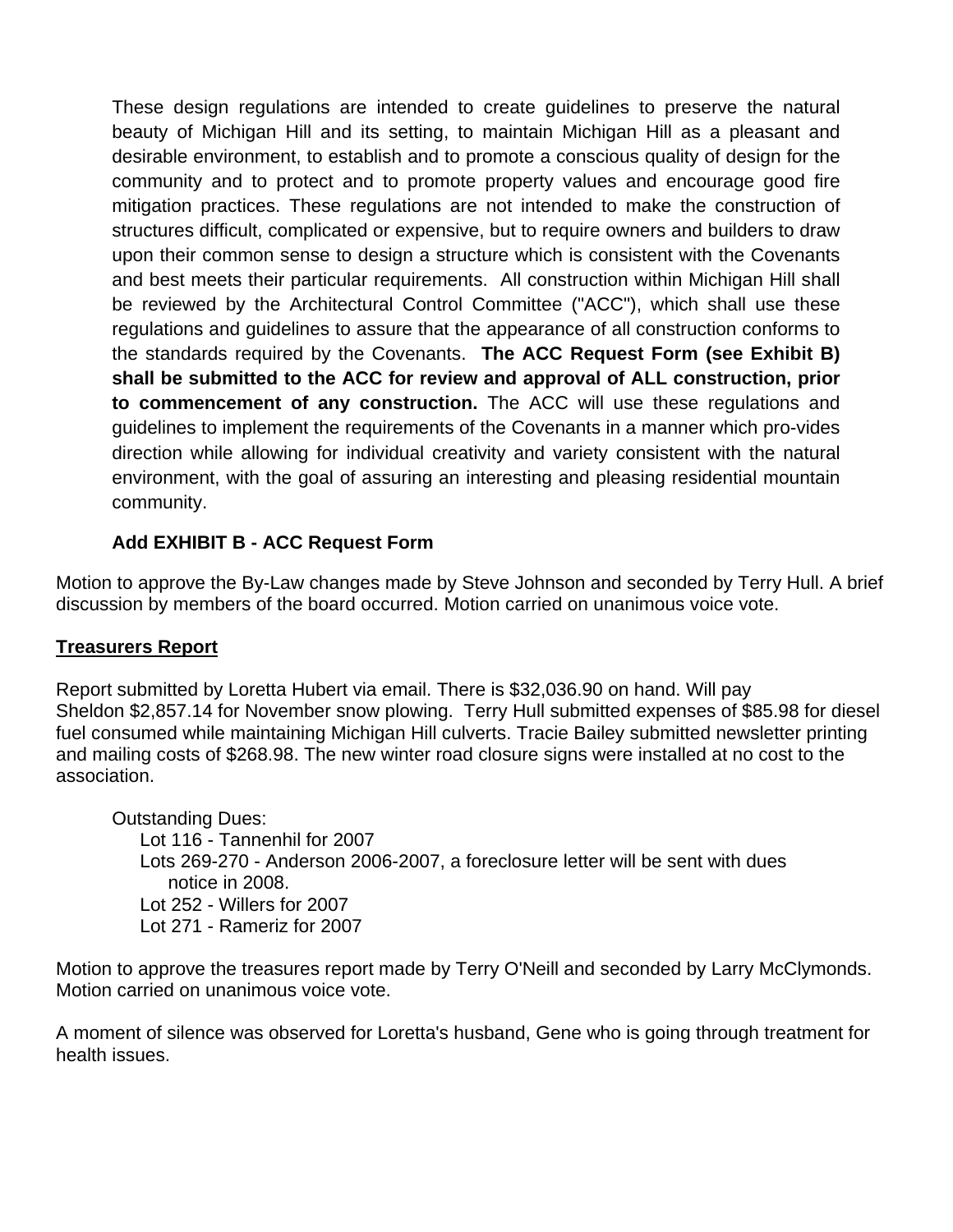# **ACC Report**

Terry O'Neill gave the ACC report. Terry praised the entire ACC, Tracie Bailey, Blenda Crawford and Tom Clinton for all their hard work and positive work with our members. Tracie submitted a spreadsheet with detailed data of ACC requests, approval and actions. In 2006, 15 ACC requests were approved. In 2007, 11 ACC requests were submitted, 9 approved and 2 are pending.

The ACC Request Form is required when any construction is being considered. Please note that typical maintenance (staining, painting approved color, replacing roofing material with same, etc.) does not require submittal and approval of the ACC Request Form.

Tom Clinton noted there is a shed on a vacant lot which is too close to the boundary line. A few residents are looking in to the possibility of helping move the shed in to an acceptable location.

Driveway permits are required from Park County for lot in Filing 1 & 2. Lots in Filing 3 are not required to obtain a driveway permit from the county. The plates for Filing 1 & 2 note that the permits are required.

# **Road and Pond Report**

Steve Johnson gave the road report. Three new road signs were installed to indicate when the north entrance is closed due to snow.

The augmentation pond report is complete for this year and ready for submission to the state and will be mailed the first week of December.

Steve and Tom Clinton will determine where and how much Frost Tex is needed for those culverts which freeze during the winter and back up water. The Frost Tex will be added and a portable generator will be used to keep those troublesome culverts open.

# **Cell Tower**

Larry McClymonds has been working with two companies that are interested in a cell tower on Michigan Hill. Comnet has chosen a site on Jefferson Heights and a public hearing has been set. Verizon has identified several potential sites on MHOA property. On December  $13<sup>th</sup>$ , Verizon will have an engineer taking measurements to determine the best site. Terry Hull will meet with the Verizon representatives.

### **Campers, Unlicensed Cars, Trailers and Lot Complaints**

Lots 216 and 108 have been notified to remove trailers from the lots. Trailers are pull-in and pull-out for each use unless you have ACC approval and a Park County building permit. Once a house has been built, trailer storage is acceptable.

Lot 121 has an out-house which will need to be removed and the location properly cleaned up. Outhouses are strictly prohibited on Michigan Hill.

Lot 252 had three unlicensed vehicles stored on the lot. The owner has been contacted and is in the process of removing them or getting them properly licensed.